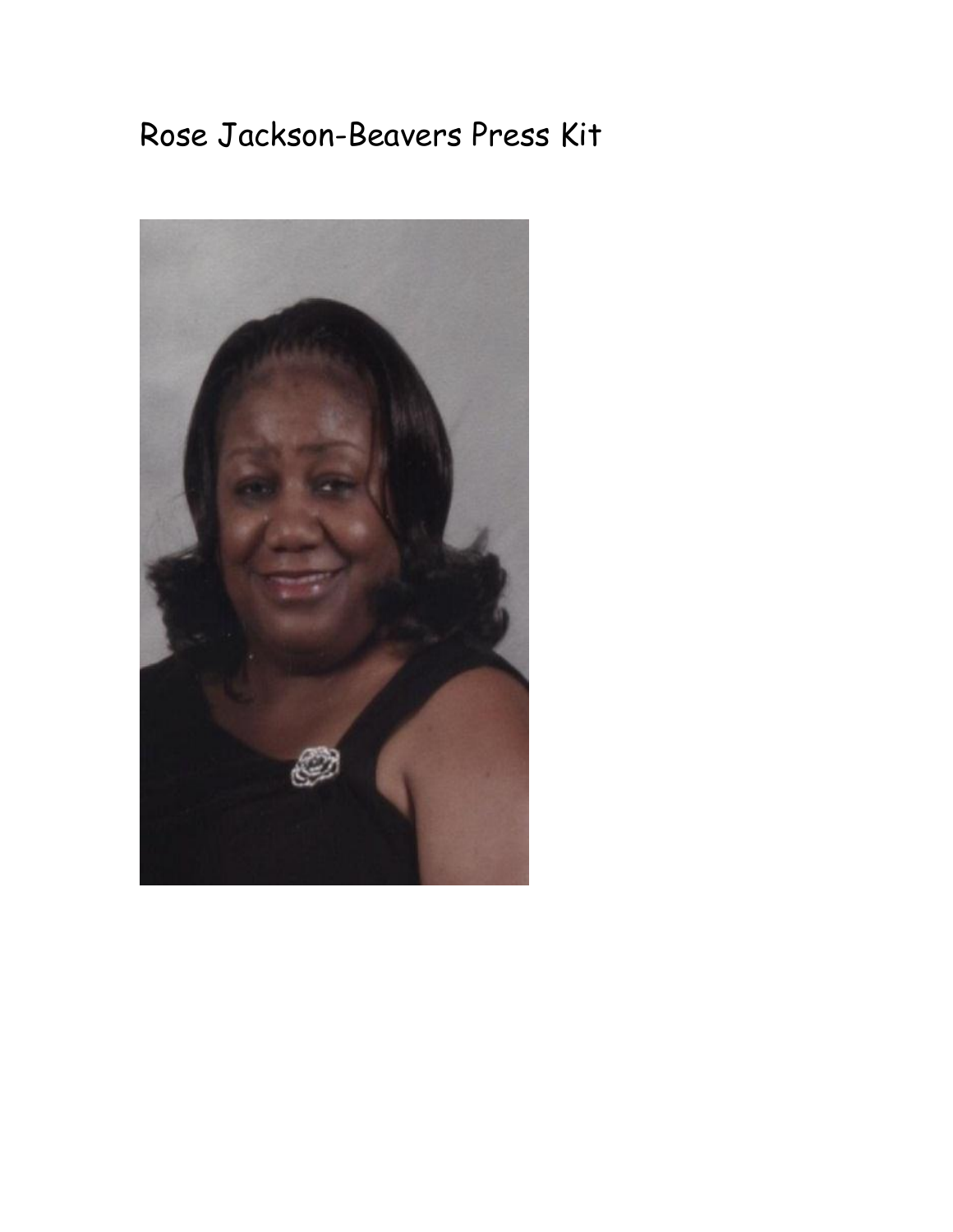# PRESS KIT INDEX

- ABOUT THE AUTHOR 2
- PRESS RELEASES 3
- ABOUT THE BOOK 4
- PUBLISHING HISTORY 5
- AWARDS AND ACCOMPLISHMENTS 6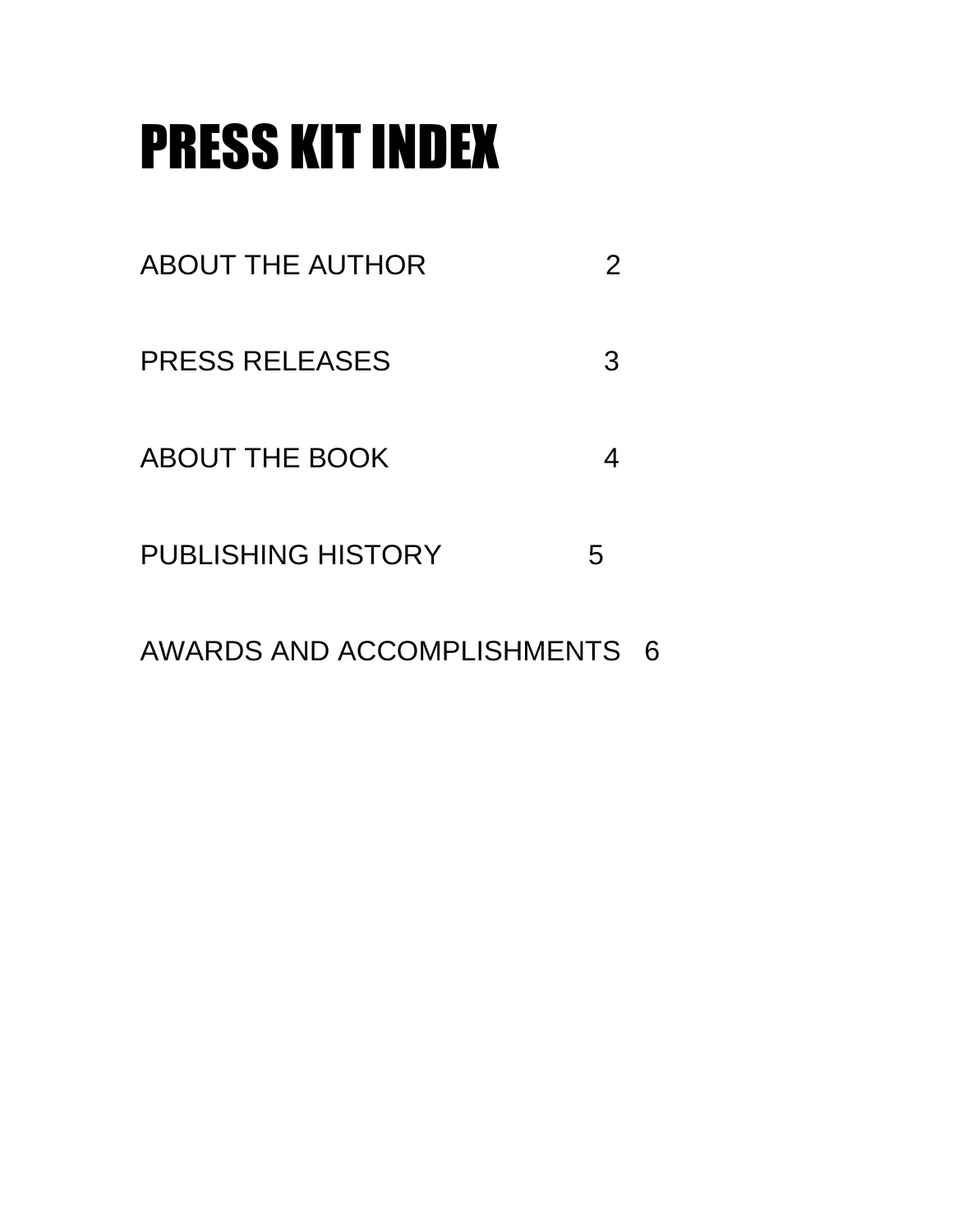## Rose Jackson-Beaver's Bio

Rose Jackson-Beavers is a veteran social services administrator and adult educator. As an advocate for children, teens and families, she spends her time working with various age groups to encourage their literary interests. She believes that reading increases comprehension, which in turn increases the reader's ability to do better in school and in the workplace.

Jackson-Beavers is the publisher of PriorityBooks Publications. To encourage readers, her company has donated thousands of dollars in books to schools, churches, afterschool programs, book clubs and prisoners. Rose has spent her life collaborating with organizations that benefit families. She is a board member of Money Smarts School of Finance for Children, and New Jerusalem Seventh Adventist Church in East St. Louis. She is also a member of the After School Advisory Group. She also is an asst. clerk, Communications Director and editor of the church newsletter.

In addition, she founded a St. Louis nonprofit, The Family Enhancement Center. For the past two years, the center has donated school supplies, computer items and cash to high school graduates who receive The McKinley and Sylvester Jackson Scholarship. The scholarship is named for Jackson-Beavers' late brothers, who succumbed to cancer before their 40th and 43rd birthdays. The scholarship reflects the brothers' desire for their siblings to complete school and pursue further educational pursuits. The fund also calls attention to the many African Americans who die from cancer each year. According to Jackson-Beavers, the goal is simply to help students with their transition from high school to college.

Recently her organizations teamed together to donated crafts, supplies and materials for her newly created campaign, Adopt an After-School Program. Items collected were donated to Lessie Bates Neighborhood House, a non-profit organization of East St. Louis, Illinois.

To ensure that aspiring writers have the information they need to understand the book business, this social-worker-turned-publisher hosts at least two free workshops each year to teach her often-requested seminar on publishing. As the owner of PriorityBooks Publications, she wears many hats: freelance writer, author and marketing specialist. She has written six books and published the works of 25 authors. Although she loves to read and write her first love is God.

The daughter of Connie and L. J. Booker, she currently lives with her husband, Cedric, and daughter, Adeesha, in Florissant, Missouri.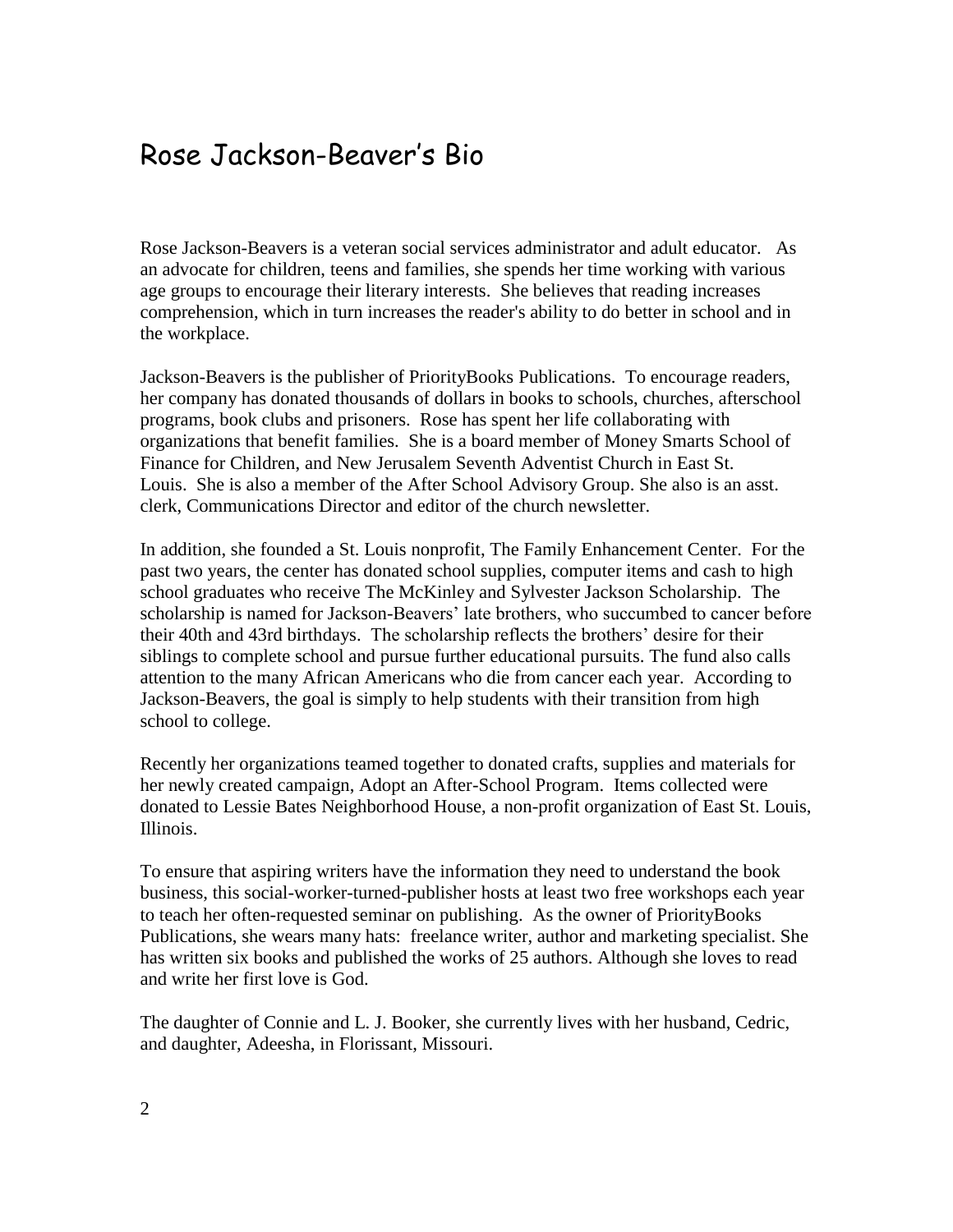#### Press Release for A Sinner's Cry

#### **\*\*FOR IMMEDIATE RELEASE\*\***

August 4, 2012

#### Rose Jackson-Beaver's Book Signing this Sunday

Rose Jackson-Beavers, the CEO of Prioritybooks Publications has released a new novel entitled A Sinner's Cry which recently won as finalist in the Next Generation Indie Award Book Awards. She is currently scheduling book signings. For a detailed list of where you can meet her, please visit her website at [www.rosejacksonbeavers.com.](http://www.rosejacksonbeavers.com/) A Sinner's Cry is a story that mirrors real life relationship issues. When Denise Reese was awakened out of her sleep by her cell phone ringing, she didn't realize that it was the first sign of her world crumbling. Through the whisper of a stranger, the man and relationship that she held dear was fully compromised. Rose Jackson-Beavers weaves an intricate tapestry of desire, lies, and conviction in her novel A Sinner's Cry. By creating a dichotomy between the relationships of man and woman, God and church, and sinner and saint, the reader is given a realistic view of the struggles of multiple people who find solace in and out of a church's holy walls. Using the protagonist as a tool of realistic morality, the reader is able to observe the mistakes that can easily befall one, while realizing that no problem is ever just black or white; there are always various hues of gray. The author pens a bold novel that toes the line between desire and love for a mature audience.

As the Denise Reese attempts to climb toward redemption, her stumbles remind us all that as humans none of us are perfect. However, it is the way we get back up that defines our character. Whether you are weak or strong, Rose Jackson-Beavers' book helps lead the reader to the forgiving power of God, whether struggling saint, or crying sinner.

For more information or interviews contact:

Contact: Prioritybooks Publications

Phone: 314.306.2972

Website: [www.prioritybooks.com,](http://www.prioritybooks.com/)

[www.rosejacksonbeavers.com](http://www.rosejacksonbeavers.com/)

Email: [prioritypublicity@yahoo.com](mailto:prioritypublicity@yahoo.com)

########################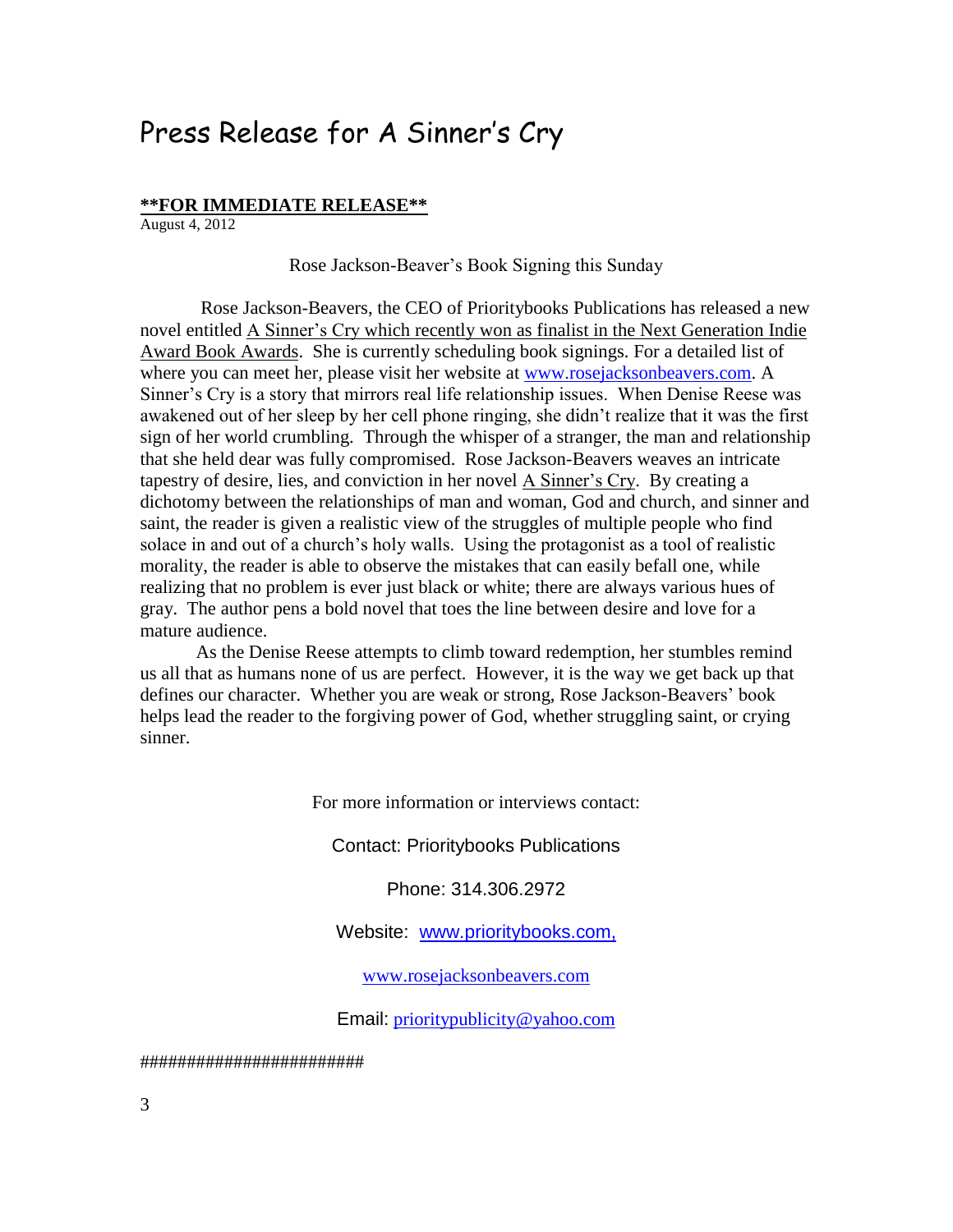## About the Book

#### **A Sinner's Cry**

Title: A Sinner's Cry Genre: Christian Fiction Page Count: 296 Synopsis

Denise Reese's life seems as if it is on a sure course to perfection, until a single phone call crushes her reality and leaves her heartbroken and vulnerable. As she attempts to rebuild her shattered life, Denise seeks solace in the confines of the church that she'd walked out of years ago and swore to never return. As she struggles to gain redemption, the ringing of her phone continues to haunt her and impede her progress. In the midst of her struggles she receives support from the newly appointed pastor, the handsome James Davis. While the two attempt to walk the right path, they must combat the lies and deception that those closest to them are spreading. Once Denise learns to decipher between lust and love, she realizes, even from a struggling sinner, God hears sincere cries.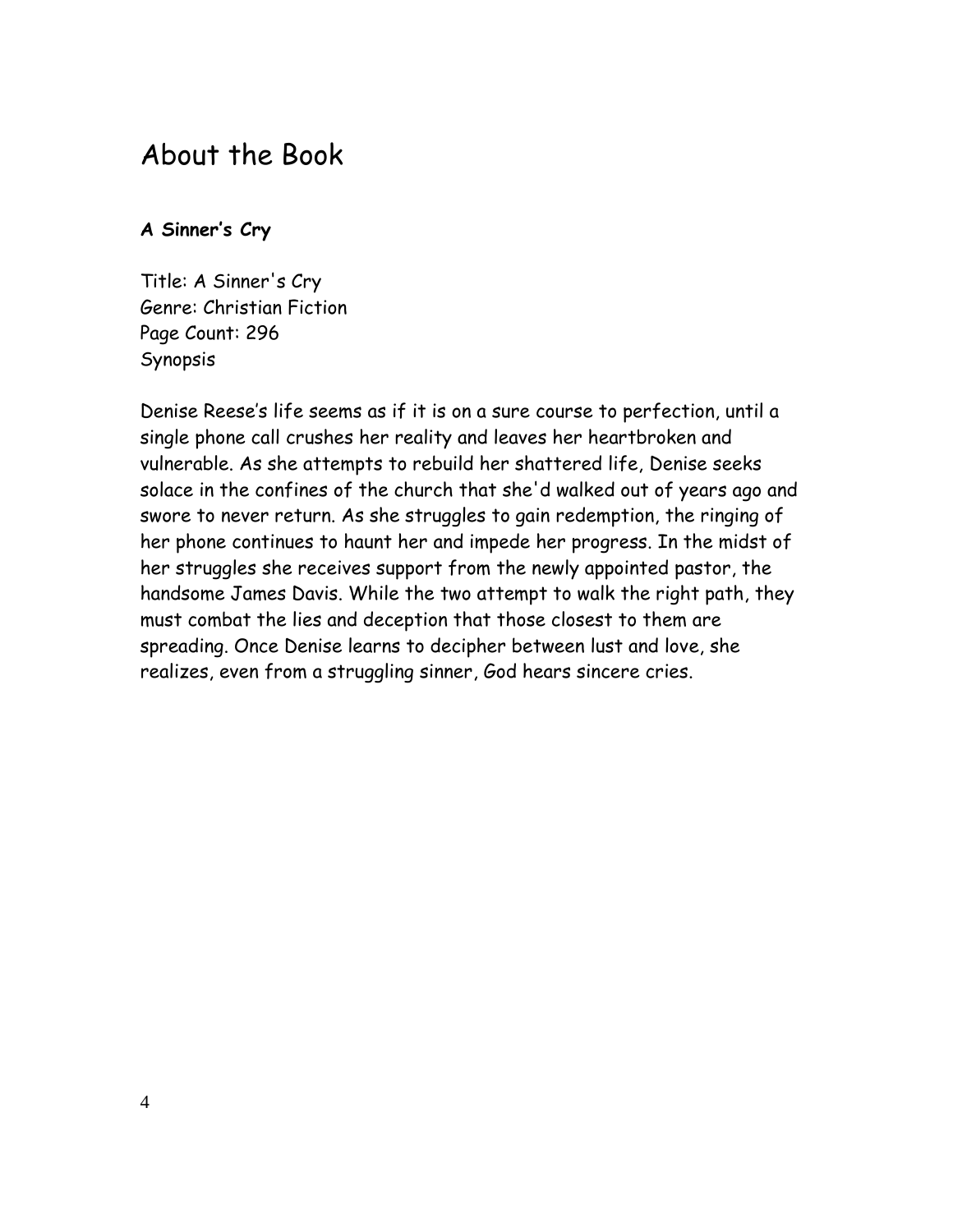# Publishing History

| <b>Lessie Bates Davis</b><br>Neighborhood House | Editor of<br>Comprehensive Child<br>Development<br>Newsletter | 1994-1996    |  |
|-------------------------------------------------|---------------------------------------------------------------|--------------|--|
| AMagazine                                       | Columnist – Current events                                    | 1998-1999    |  |
| North County Journal                            | Columnist – Opinion                                           | 2004         |  |
|                                                 | <b>Shaper</b>                                                 |              |  |
| Spanish Lake Word                               | Columnist – Current Events                                    | 2005-2009    |  |
| Newspaper                                       |                                                               |              |  |
| <b>Monitor Newspaper</b>                        | <b>Literary Columnist</b>                                     | 2010-2012    |  |
| Professional Blogger                            | <b>Current Events</b>                                         | 2006-Present |  |
| New Jerusalem Seventh day                       | Editor and Writer of                                          | 2007-2012    |  |
| <b>Adventist Newsletter</b>                     | Newsletter                                                    |              |  |

## Books Published

| Sumthin' T'         | 2002         |                       | Prioritybooks      |  |
|---------------------|--------------|-----------------------|--------------------|--|
| Say                 |              |                       | Publications       |  |
| <b>Quilt Design</b> | 2002         |                       | Hardbound          |  |
| and Poetry          |              |                       | <b>Books</b>       |  |
| Rhymes              |              |                       |                    |  |
| A Hole in My        | 2004         | <b>Top Amazon</b>     | Prioritybooks      |  |
| Heart               |              |                       | Publications       |  |
| <b>Backroom</b>     | 2006         | Cushcity 2006         | Prioritybooks      |  |
| Confession          |              | Finalist              | Publications       |  |
| Caught in the       | 2007         |                       | Prioritybooks      |  |
| Net of              |              |                       | Publications       |  |
| Deception           |              |                       |                    |  |
| A Sinner's Cry      | 2012         | <b>Next</b>           | Prioritybooks      |  |
|                     |              | Generation            | Publications       |  |
|                     |              | Indie Book            |                    |  |
|                     |              | <b>Award Finalist</b> |                    |  |
| Full Figured 5      | Release date |                       | <b>Urban Books</b> |  |
|                     | August 28,   |                       |                    |  |
|                     | 2012         |                       |                    |  |